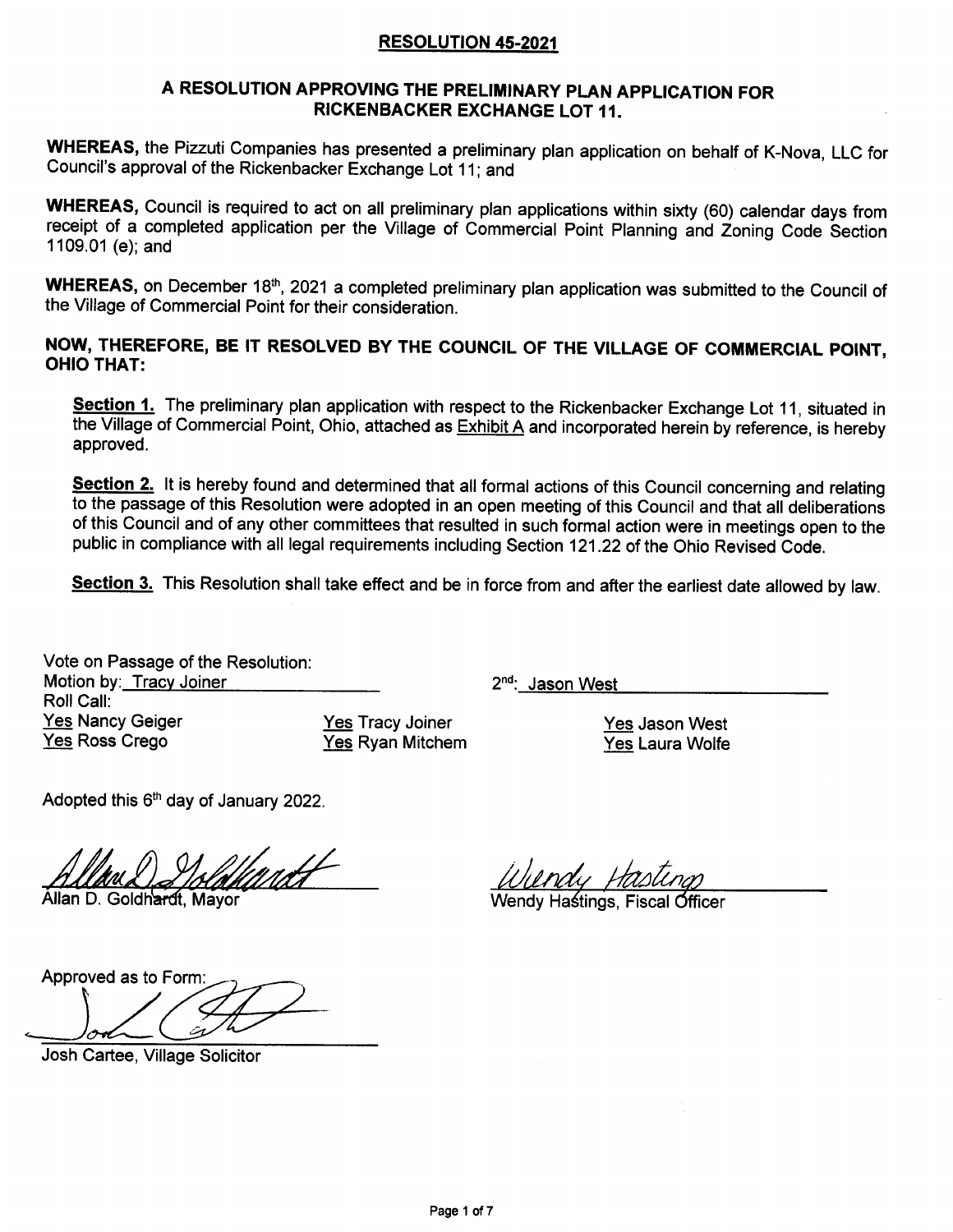#### **RESOLUTION 45-2021 Exhibit A**





Page 2 of 7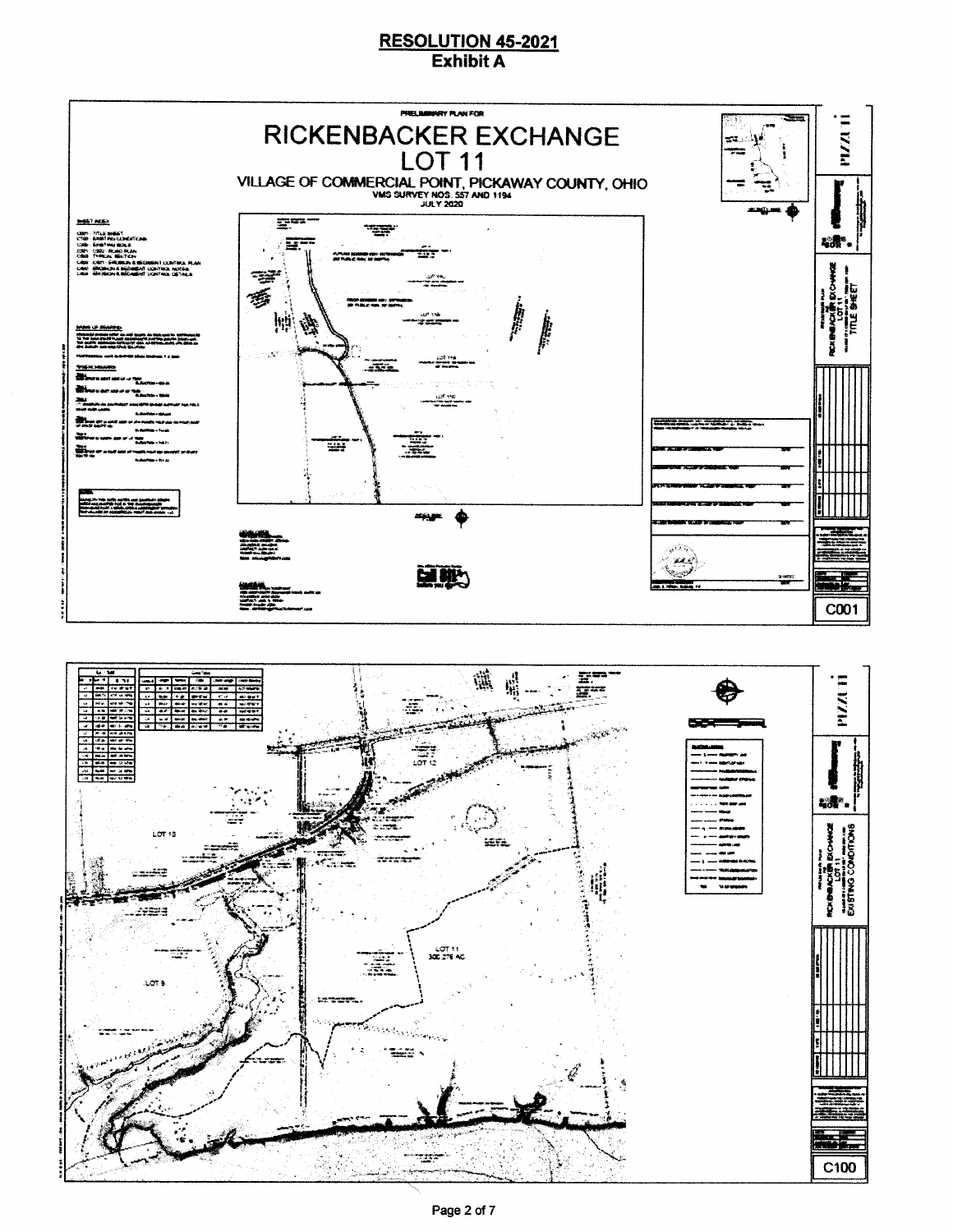## **RESOLUTION 45-2021 Exhibit A (continued)**

 $\epsilon$ 



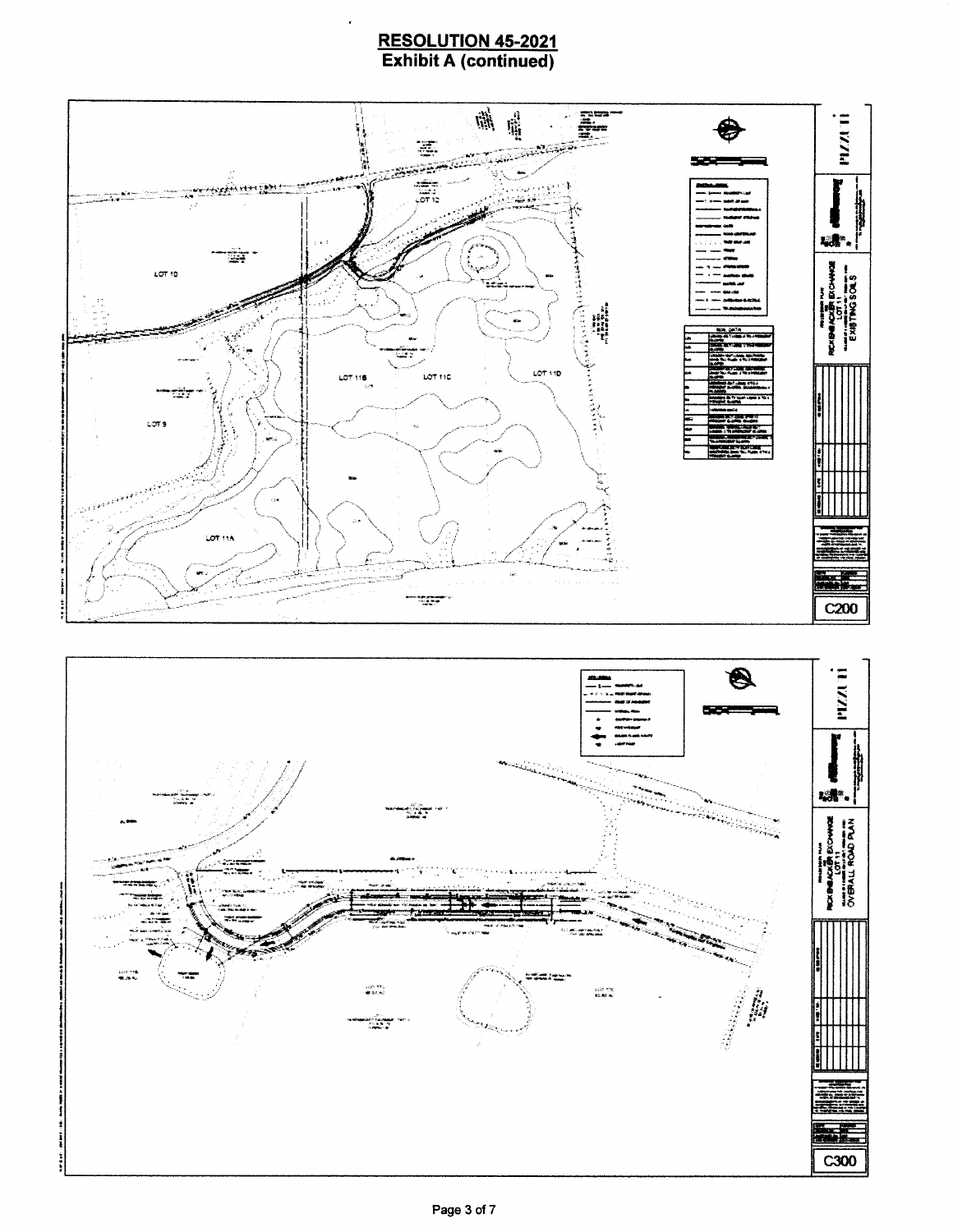## **RESOLUTION 45-2021**<br>Exhibit A (continued)



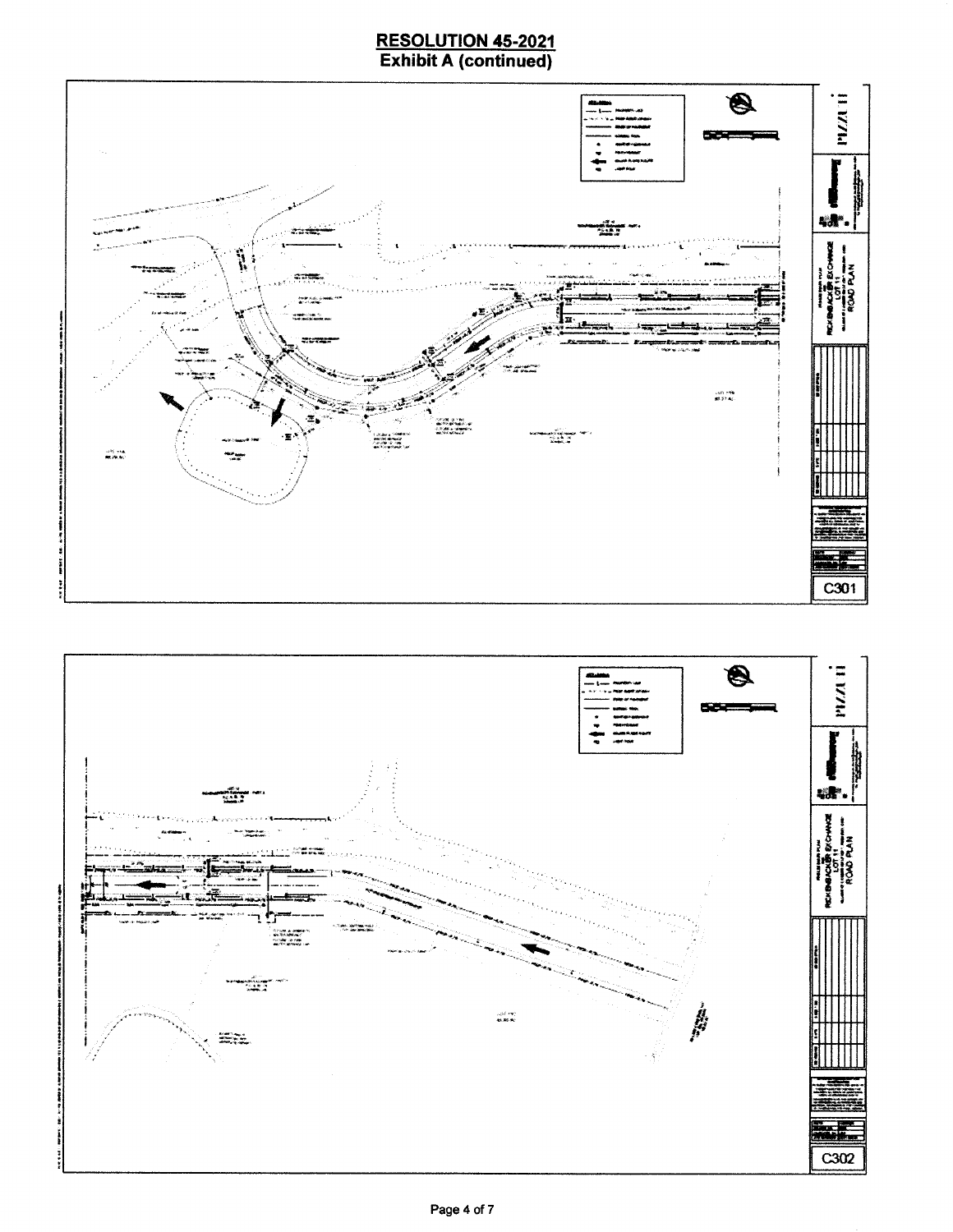## **RESOLUTION 45-2021**<br>Exhibit A (continued)



C400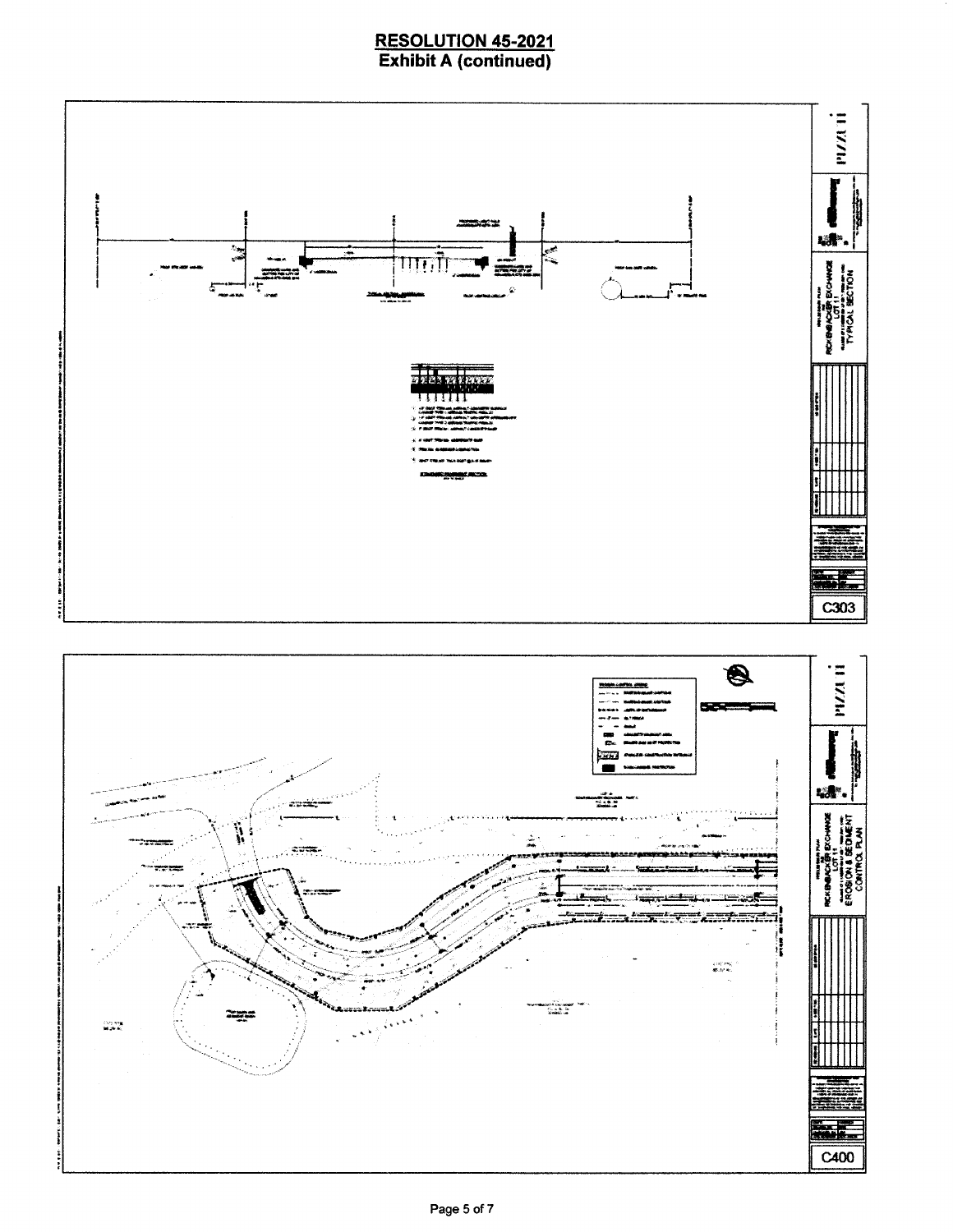# **RESOLUTION 45-2021**<br>Exhibit A (continued)



| سمسمتك                                                                                                                                                                                                                                                                                       |                                                                                                                                                                                                                                                                                                                                                                                                                                                                                                                                 |                                                                                                                                                                                                                                                     |                                                                                                                                                           |                                                                  |
|----------------------------------------------------------------------------------------------------------------------------------------------------------------------------------------------------------------------------------------------------------------------------------------------|---------------------------------------------------------------------------------------------------------------------------------------------------------------------------------------------------------------------------------------------------------------------------------------------------------------------------------------------------------------------------------------------------------------------------------------------------------------------------------------------------------------------------------|-----------------------------------------------------------------------------------------------------------------------------------------------------------------------------------------------------------------------------------------------------|-----------------------------------------------------------------------------------------------------------------------------------------------------------|------------------------------------------------------------------|
| naturat                                                                                                                                                                                                                                                                                      |                                                                                                                                                                                                                                                                                                                                                                                                                                                                                                                                 | <b>Maria Alexandria</b><br>Alexandria Alexandria<br>aar.                                                                                                                                                                                            |                                                                                                                                                           | . .<br>.<br>.                                                    |
| <b>Maria Bengara Perang Perang Perang Perang Perang Perang Perang Perang Perang Perang Perang Perang Perang Peran</b><br>Perang Perang Perang Perang Perang Perang Perang Perang Perang Perang Perang Perang Perang Perang Perang Pera<br>hand guy ah shif<br>han Jami's adi na halincar can | <b>RESERVANCE</b>                                                                                                                                                                                                                                                                                                                                                                                                                                                                                                               | t a fearbhachadh ann an 1911 an 1911 an Aire an chaile an 1912 a 1913.<br>Màite an t-a can fheach ann agus fheach an agus agus an 1918. Tha 1919.<br>An t-bhach an Habitan agus the Childh Ghaile agus an 1919.                                     | <b>Sides The Color</b><br><b>COLOR</b><br>---<br><b>DEL ALCO</b><br>mers<br>متحدد                                                                         | ₹                                                                |
| FAIRTHIS SITE CONSTRAINT<br>THE RIGHTING APP CHARGES OF THE TRUCK OF THERE ARE HIS MANUSCHE ANGLES                                                                                                                                                                                           | and Britain schedule Houston completed and many to the another or behavior of the second service of the complete service of the complete service of the complete service of the complete service of the complete service of th                                                                                                                                                                                                                                                                                                  | an't food and his critical critical condition, and a not foundation rises advertised and in control.<br>Their gas built of stages given                                                                                                             | ie 4<br>بمجاولته عبد<br>. .                                                                                                                               | ×.                                                               |
| <b>PACARET ANNANNYAL</b><br>a Thurball, monadal this colonial and a long of the Anti-Antibian and and<br>adaptative of a finite a problement is a transaction for the approach, the finite and                                                                                               |                                                                                                                                                                                                                                                                                                                                                                                                                                                                                                                                 | stadio-la-f' al-Silatini "Budata avalus a delavis vi a cottin, fotoatus/titus/ales, autos ritora.<br>Arb-Silatini statist danastiik.                                                                                                                | --<br>rw<br><b>LIMBER</b><br>10.00                                                                                                                        | Ξ                                                                |
| 100510-01000<br>Photo Mills of The to collaborate and compared and contact the first statement of the collaboration of the col<br>-- Sufficiency contacting to the state first profit and the                                                                                                | mande Mars Andelsen, Conseil is de Mars Trajesson, et afiliation de Mars († 1883)<br>Andelse Tradisione de Mars Andersen, americanista est anticipativa († 1871)<br>Mars de Mars († 1883)<br>Mars de Mars († 2008) († 1883)                                                                                                                                                                                                                                                                                                     | contribute with the statement with the space of                                                                                                                                                                                                     | <b></b><br>حدعدا<br><b>COMP</b><br>72.000                                                                                                                 |                                                                  |
| متعاد والمقالات<br>147,000                                                                                                                                                                                                                                                                   |                                                                                                                                                                                                                                                                                                                                                                                                                                                                                                                                 | a sa antara da seu a composição de composição de construiro de construiro de construiro de construiro de const<br>A construiro de construiro de construiro de construiro de construiro de construiro de construiro de construiro                    | 100040<br>i ar an i<br><b>Royal At Addition</b><br>id de                                                                                                  |                                                                  |
| <b>AND SHAW</b><br>The charles of a strain model aspekts characterized<br>with simple the contraction of the construction<br>and it of the contract in the construction of the simple<br>to contract the construction of the construction of the                                             | ali nada sakana, di dadi ai manga masilkat ya mwa<br>Milim panda, di silani sini tamar malai masilisa ya<br>Milim kata malai 10-aan malai ya kata kata                                                                                                                                                                                                                                                                                                                                                                          |                                                                                                                                                                                                                                                     | $-100$<br>فجعله تن<br>i ar un                                                                                                                             |                                                                  |
| of who and then or here.<br>فينجعن الطحمنان<br><b>Sale deadly made</b><br>- 4                                                                                                                                                                                                                | stal termin they for all to sprint draight in sightest association to the<br>high flats halls because advertised as going manufacture of the states of<br>continuity advertised the same flats between or could have the                                                                                                                                                                                                                                                                                                        | SE SARRYSTER                                                                                                                                                                                                                                        | Non, Satirado<br>dia.<br>بمحصوص<br><b>ALC</b><br>منحصرن<br>44                                                                                             |                                                                  |
| يجوزن<br>Stadio principale della<br>Stadio principale di Longolfonia voltati Papa il suo affatto il .<br>Stadio principale della<br>.                                                                                                                                                        | tuat sairikus, abujuntat anni i et Heeramaja, tehnimus, ir andu sindiriama.<br>Alkanet aikate se känittikkan tieb gundanismusikkusi.                                                                                                                                                                                                                                                                                                                                                                                            |                                                                                                                                                                                                                                                     | <b>MARK RIVERSON</b><br>$\rightarrow$ 13                                                                                                                  | jj                                                               |
| antichililla alegal usu, al destini trip es la 1 Marca de la Transacció di local.<br>Sellas al destino de tell Pape aldeiados de l'Armulato estilo algorito tel<br>Marca Malague de Tell altr                                                                                                | ar dhistir amfan alimatik sun ai san amfani wa kumanina<br>20 akademia ya Kasani ya Maria ya Marekani wa Kasani ya Kasani<br>20 akademia ya Kasani wa Marekani ya Kasani ya Kasani wa Kasani<br>20 akademia ya Kasani wa Kasani ya Kasa                                                                                                                                                                                                                                                                                         | The Cambridge Anima Product a scriber of an investment to the country for<br>animals between House I a structure of the resolution of the differences on<br>the localities of the Product and Product for animals. However, the or t                | <b>CONTRACT AND COMPANY AND A MARRIED FOR ASSESS</b> TO PERSONAL PROPERTY<br>the collective automobility states, attraced to exist the student from their | ₩Ť                                                               |
| <b>Richards &amp; Africanse</b><br>San Pilot, album 200<br>a condiției într-lie divelonită ani , le cape forman di forman culturale.<br>Confinății acocumului în frânst ani stificat.                                                                                                        |                                                                                                                                                                                                                                                                                                                                                                                                                                                                                                                                 |                                                                                                                                                                                                                                                     |                                                                                                                                                           |                                                                  |
| The Corporation of the Microsoft Corporation and Corporation and Corporation of the Corporation                                                                                                                                                                                              | $\begin{array}{l} \bullet \hspace{10pt} \bullet \hspace{10pt} \bullet \hspace{10pt} \bullet \hspace{10pt} \bullet \hspace{10pt} \bullet \hspace{10pt} \bullet \hspace{10pt} \bullet \hspace{10pt} \bullet \hspace{10pt} \bullet \hspace{10pt} \bullet \hspace{10pt} \bullet \hspace{10pt} \bullet \hspace{10pt} \bullet \hspace{10pt} \bullet \hspace{10pt} \bullet \hspace{10pt} \bullet \hspace{10pt} \bullet \hspace{10pt} \bullet \hspace{10pt} \bullet \hspace{10pt} \bullet \hspace{10pt} \bullet \$<br><b>SING ANGER</b> | Maak Televastikerine andest van de vaartege en en de vele van dit van de van de van de van de van de van de va<br>Nederlandse van Henrik Maakste gebruik van de van de van de van de van de van de van de van de van de van de<br>Jo                |                                                                                                                                                           | CHANGE<br><b>HERCHWAR</b><br>LITERATURENT<br>SECNIENT<br>LINOTES |
| ad i diri 470 katalog da arta, aktor besi, at dan diri 775 km bilaya.<br>Ali maire de Yaziran Bin, ku, Minaha ani Albanisi partiko ayan di.<br>Ali mitoalana sai pasilikina sa kilimasi sasa dari Asso, at<br><b><i><u>CONSTRUCTION</u></i></b>                                              |                                                                                                                                                                                                                                                                                                                                                                                                                                                                                                                                 |                                                                                                                                                                                                                                                     |                                                                                                                                                           |                                                                  |
| ويكال المبارا ألحنا والانب وأكابه                                                                                                                                                                                                                                                            |                                                                                                                                                                                                                                                                                                                                                                                                                                                                                                                                 | the contract of them, model and the contract on the ball adjustments contract.<br>Andhurshis and the construction of the formulation and the contraction of the contraction.<br>This the contract and contract and the ball of                      |                                                                                                                                                           |                                                                  |
| nia. Thirtier vill this and him him distantinent the applications strikes and are no.<br>Attractivity, a Tallis file reason to believable act is to distance educate gravity.                                                                                                                | man a shekaratan ang katalog.<br>Kabupatèn katalog katalog katalog.<br>Kabupatèn katalog katalog katalog                                                                                                                                                                                                                                                                                                                                                                                                                        | if and refinings additionally for alleaded mathematic advantages for interactions and finest buyers.<br>Selection professions to many form of the disclosure control of the form the complete in many form.<br>The control of many f                |                                                                                                                                                           |                                                                  |
| alif Aug alfassing Kulturalif NG Assif Ing Suat Jan 148 APE Aug mighting Macuscale<br><b>BOX 077 (CR)</b>                                                                                                                                                                                    |                                                                                                                                                                                                                                                                                                                                                                                                                                                                                                                                 |                                                                                                                                                                                                                                                     |                                                                                                                                                           |                                                                  |
| <b>Channels</b> State Artist<br>THE OFFICIAL OF EXAMINATING OF THE LIFE OF ANTIQUALITY ACCOUNTING AND ARREST                                                                                                                                                                                 | iliandas (californiais antistina antis, al particulai sub resolutants antisem 1991)<br>Milagriphi al suu usede taban sub alfattuade i a der relativ al calicollat Pu III<br>sidi 1998 descrito relativa alta taban con transmit trad                                                                                                                                                                                                                                                                                            | The Learning Profile areas, all reservates, if in the paint from an interference and all reservations of the s<br>All reservations in the contract of the paint of the second contract in the contract of the second contract of<br><br>محدث المناد |                                                                                                                                                           |                                                                  |
| <b>MARINAHOR</b><br>ALL INVERSION CONTINUES TO WARD AND THE ART WARRENT TO BE THE CONSTITUTION OF THE CONSTITUTION OF THE CONSTITUTION OF THE ART OF THE CONSTITUTION OF THE ART OF THE ART OF THE CONSTITUTION OF THE ART OF THE CONSTITUTION OF                                            | To classific divisions are as matrix to exhibit come, at contrate with a<br>Thermody discusses staffing summer as attack and                                                                                                                                                                                                                                                                                                                                                                                                    | the compact of their at sportsman compact further and on the world of<br>Secondary and Sharp sattle reader symbolic attention and a space and an<br>and Auto Cristian special sensitive and the transaction and conclude                            |                                                                                                                                                           | NORMON<br>EROSONS<br>EROSONS                                     |
| <b>STATE</b> LINERATOR<br>con man color constituent in . Produce and anticipate colored in manager<br>The Street and the produce and and anticipate the second color and an<br>The Produce with the manufacture of the constitute the manufacture than<br>1. High                            | $\begin{array}{l} \text{MSE}(\mathcal{A}) = \mathcal{A} \cup \text{MSE}(\mathcal{A}) \cup \text{MSE}(\mathcal{A}) \cup \text{MSE}(\mathcal{A}) \cup \text{MSE}(\mathcal{A}) \cup \text{MSE}(\mathcal{A}) \cup \text{MSE}(\mathcal{A}) \cup \text{MSE}(\mathcal{A}) \cup \text{MSE}(\mathcal{A}) \cup \text{MSE}(\mathcal{A}) \cup \text{MSE}(\mathcal{A}) \cup \text{MSE}(\mathcal{A}) \cup \text{MSE}(\mathcal{A}) \cup \text{MSE}(\mathcal{A}) \cup \text{MSE}(\mathcal{$                                                     | van APR The series of the country business of the series and series of<br>concentration on a concentration of the series of the series of the series<br>concentration and concentration constructions of the series of the series<br>co             |                                                                                                                                                           | ğ                                                                |
|                                                                                                                                                                                                                                                                                              | Stadion conflict than the Stadio such an interaction are affect the main rat<br>Stadion for the Stadion Co                                                                                                                                                                                                                                                                                                                                                                                                                      |                                                                                                                                                                                                                                                     |                                                                                                                                                           |                                                                  |
|                                                                                                                                                                                                                                                                                              |                                                                                                                                                                                                                                                                                                                                                                                                                                                                                                                                 | <b>DE SAN BARTAR ANGELIA SA</b>                                                                                                                                                                                                                     |                                                                                                                                                           |                                                                  |
|                                                                                                                                                                                                                                                                                              | 1981 - Paul Barriotte, Colorado ao amin'ny faritr'i Nord-American                                                                                                                                                                                                                                                                                                                                                                                                                                                               |                                                                                                                                                                                                                                                     |                                                                                                                                                           |                                                                  |
| Francesco                                                                                                                                                                                                                                                                                    | THE REPORTED SURFACES OF THE EXTREME WATER CHAPTER COMPANY IN THE SAME WAY FOR THE SAME WAY .<br>As MONTHER WATER SURFACE WAS COMPANY OF THE COMPANY REPORTED THE SAME WAY . AND IN THE SAME WAY . The SAME WAY<br>SHAPED YOU WANT T<br><b><i>ENGLISHER</i></b>                                                                                                                                                                                                                                                                 | <b>MAGAZIA</b>                                                                                                                                                                                                                                      |                                                                                                                                                           |                                                                  |
|                                                                                                                                                                                                                                                                                              | nithis describined avenue appeared actual envelope and entrapying at<br>The heather Palathers in palathers and about the second languagement of a<br>Campions and approximately                                                                                                                                                                                                                                                                                                                                                 | <b>STAR SCALE SHOWLAND</b>                                                                                                                                                                                                                          |                                                                                                                                                           |                                                                  |
|                                                                                                                                                                                                                                                                                              |                                                                                                                                                                                                                                                                                                                                                                                                                                                                                                                                 |                                                                                                                                                                                                                                                     |                                                                                                                                                           |                                                                  |
|                                                                                                                                                                                                                                                                                              | ٠                                                                                                                                                                                                                                                                                                                                                                                                                                                                                                                               |                                                                                                                                                                                                                                                     |                                                                                                                                                           |                                                                  |
|                                                                                                                                                                                                                                                                                              | <b>ESPECTARY</b>                                                                                                                                                                                                                                                                                                                                                                                                                                                                                                                | <b>RESIDENT</b>                                                                                                                                                                                                                                     |                                                                                                                                                           |                                                                  |
|                                                                                                                                                                                                                                                                                              |                                                                                                                                                                                                                                                                                                                                                                                                                                                                                                                                 |                                                                                                                                                                                                                                                     |                                                                                                                                                           | ٠F                                                               |
|                                                                                                                                                                                                                                                                                              | ish.Pi trial har umfaanti shadi naan saan ah dhahi "na<br>5737 The Holly har aft na har har adalaha wasan ah har aasta ay a<br>dala maalin naan ah in dina maanan ah ah di min thaan                                                                                                                                                                                                                                                                                                                                            |                                                                                                                                                                                                                                                     |                                                                                                                                                           |                                                                  |
| er ar ble bane af historik, me selle tres. De desire te dedicate<br>Alle selles l'astrinaet, folget a sinanza ar Salais an Allia ar                                                                                                                                                          |                                                                                                                                                                                                                                                                                                                                                                                                                                                                                                                                 |                                                                                                                                                                                                                                                     |                                                                                                                                                           |                                                                  |
|                                                                                                                                                                                                                                                                                              | فكالتع بشكاكهم والمستركة ومعركون                                                                                                                                                                                                                                                                                                                                                                                                                                                                                                |                                                                                                                                                                                                                                                     |                                                                                                                                                           |                                                                  |
| the confinential paper Holydair a bondhour of critical paper for twisteners.<br>selection with a set that on confinent modulation and a selection of<br>absolutance of in this developed.                                                                                                    |                                                                                                                                                                                                                                                                                                                                                                                                                                                                                                                                 |                                                                                                                                                                                                                                                     |                                                                                                                                                           |                                                                  |
| محالاتها فالمرادة<br>an Antonio am Mighairt Gailfeas fhochaile air bhaile 7 % feile.<br>Aibhfuarainn a' fur bhliainne ar 142 an am a-chaidhean faoi annsa.<br>162 ann an                                                                                                                     | an tha ann an Aonaich an Aonaich.<br>A' Chaill an Chuid ann an Aonaich an Aonaich an Aonaich an Aonaich an Aonaich.<br>Aonaich an Chuid ann a-machair a' chuid an Aonaich.                                                                                                                                                                                                                                                                                                                                                      |                                                                                                                                                                                                                                                     |                                                                                                                                                           |                                                                  |
| حجبه الله<br>فلججه                                                                                                                                                                                                                                                                           | 14 PA MONARCH TROVANIA (1988) NA MANGROM AN INANY.<br>SANTA PAPAS NA SAPARTAS AO BINARCH AMBAR AN AN AIR AN AIR AN AIR AN AIR AN AIR AN AIR AN AIR AIR AIR AIR AIR A<br>D'ARAN A SA A SANTA PARTAIR ANN A MARAIL ANN AN AIR AN AIR A                                                                                                                                                                                                                                                                                            | <b>SARANDA</b>                                                                                                                                                                                                                                      |                                                                                                                                                           |                                                                  |
| <b>SAMP ATENDIANS</b><br>MEADAMA (FRONTADA)<br>NARAMAN (FRONTADA)<br>NARAMAN MUNICIPALITY (ROMA)<br>NARAMAN MUNICIPALITY (ROMA)                                                                                                                                                              |                                                                                                                                                                                                                                                                                                                                                                                                                                                                                                                                 |                                                                                                                                                                                                                                                     |                                                                                                                                                           | $\frac{1}{2}$                                                    |
|                                                                                                                                                                                                                                                                                              | That Chaine Million and Antiquisity Million and Australian . of subscribe and<br>Anti 2003, materials and Historica Shability                                                                                                                                                                                                                                                                                                                                                                                                   | n aktivitas ta Tabatawin silikuwa twa dawikacitan amuu mwake u m.tan mashe.<br>kutoka Jadami Matayari ah wuunza philashisha                                                                                                                         |                                                                                                                                                           | ستعمد<br><b>SILE</b>                                             |
|                                                                                                                                                                                                                                                                                              |                                                                                                                                                                                                                                                                                                                                                                                                                                                                                                                                 |                                                                                                                                                                                                                                                     |                                                                                                                                                           | ----<br>--                                                       |
|                                                                                                                                                                                                                                                                                              | an ann an 1973 an 1975.                                                                                                                                                                                                                                                                                                                                                                                                                                                                                                         | <b>Thean</b>                                                                                                                                                                                                                                        |                                                                                                                                                           | œ                                                                |
|                                                                                                                                                                                                                                                                                              |                                                                                                                                                                                                                                                                                                                                                                                                                                                                                                                                 |                                                                                                                                                                                                                                                     |                                                                                                                                                           |                                                                  |
|                                                                                                                                                                                                                                                                                              |                                                                                                                                                                                                                                                                                                                                                                                                                                                                                                                                 |                                                                                                                                                                                                                                                     |                                                                                                                                                           | <b>ME</b><br>2017                                                |
|                                                                                                                                                                                                                                                                                              |                                                                                                                                                                                                                                                                                                                                                                                                                                                                                                                                 |                                                                                                                                                                                                                                                     |                                                                                                                                                           |                                                                  |
|                                                                                                                                                                                                                                                                                              |                                                                                                                                                                                                                                                                                                                                                                                                                                                                                                                                 | un ar di urat i an 27.                                                                                                                                                                                                                              |                                                                                                                                                           |                                                                  |
|                                                                                                                                                                                                                                                                                              | WARRANTEN                                                                                                                                                                                                                                                                                                                                                                                                                                                                                                                       |                                                                                                                                                                                                                                                     |                                                                                                                                                           | C402                                                             |
|                                                                                                                                                                                                                                                                                              |                                                                                                                                                                                                                                                                                                                                                                                                                                                                                                                                 |                                                                                                                                                                                                                                                     |                                                                                                                                                           |                                                                  |